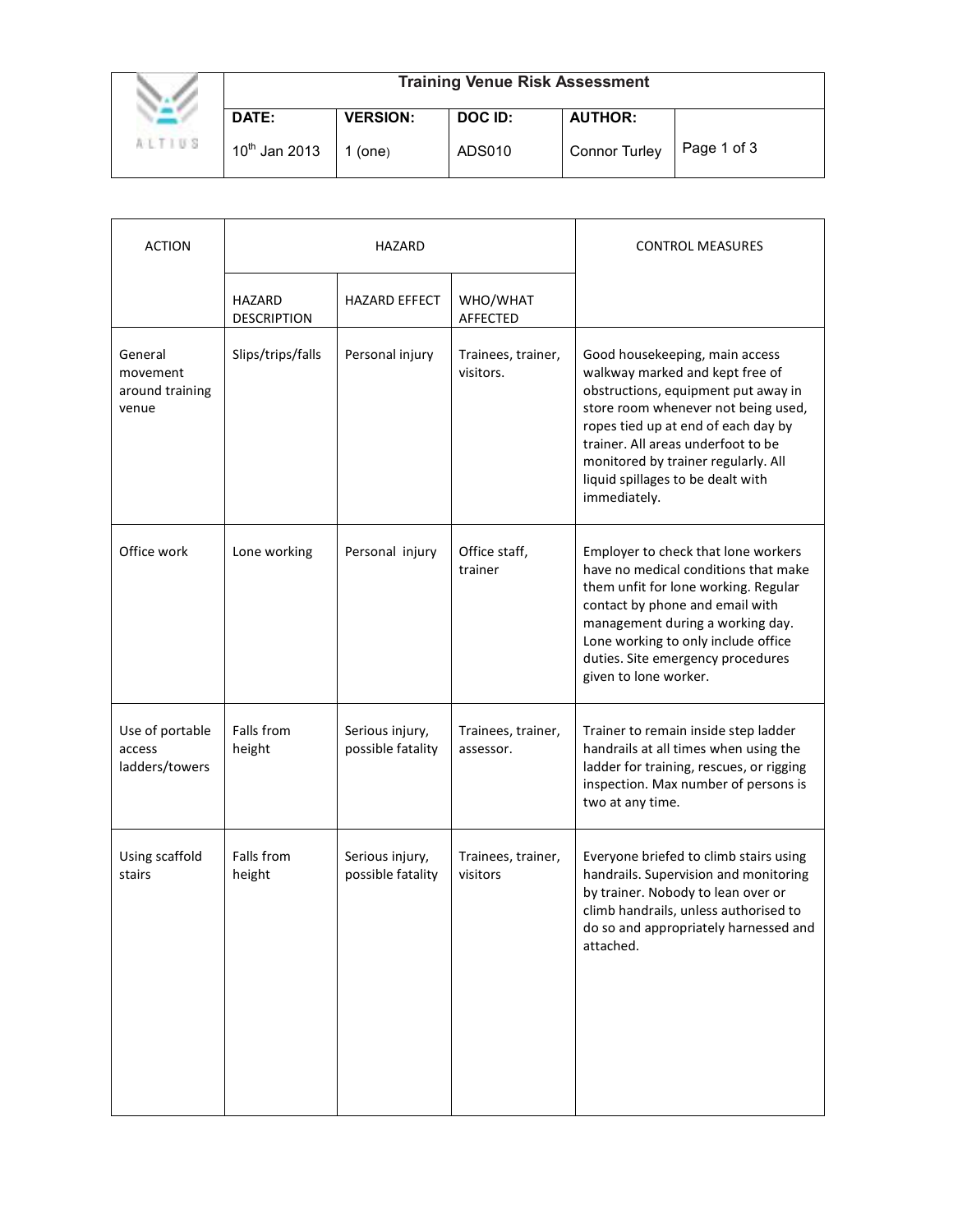|               | <b>Training Venue Risk Assessment</b> |                 |         |                      |             |  |
|---------------|---------------------------------------|-----------------|---------|----------------------|-------------|--|
|               | DATE:                                 | <b>VERSION:</b> | DOC ID: | <b>AUTHOR:</b>       |             |  |
| <b>ALTIUS</b> | $10^{th}$ Jan 2013                    | (one)           | ADS010  | <b>Connor Turley</b> | Page 2 of 3 |  |

| <b>ACTION</b>                                                                                                                                       | <b>HAZARD</b>                                       |                                                    |                                        | <b>CONTROL MEASURES</b>                                                                                                                                                                                                                                                                                                                                                                                                                                          |
|-----------------------------------------------------------------------------------------------------------------------------------------------------|-----------------------------------------------------|----------------------------------------------------|----------------------------------------|------------------------------------------------------------------------------------------------------------------------------------------------------------------------------------------------------------------------------------------------------------------------------------------------------------------------------------------------------------------------------------------------------------------------------------------------------------------|
|                                                                                                                                                     | HAZARD<br><b>DESCRIPTION</b>                        | <b>HAZARD EFFECT</b>                               | WHO/WHAT<br><b>AFFECTED</b>            |                                                                                                                                                                                                                                                                                                                                                                                                                                                                  |
| Welfare<br>facilities (toilet,<br>drinking water,<br>rubbish<br>disposal, food<br>preparation<br>area, smoking<br>area, cigarette<br>butt disposal) | Lack of<br>cleaning/maint<br>enance                 | Unhygienic<br>spread of<br>infection or<br>disease | Trainees, trainer,<br>visitors         | Weekly cleaning schedule in place.<br>Signage to encourage trainees to keep<br>welfare facilities clean and tidy.<br>Smoking area is outside and cigarette<br>butt disposal unit provided.<br>Check:<br>Toilets - Bog roll, toilet bowl, sink,<br>floor, bin.<br>Classroom - Table tops, floor, bins.<br>Training area - Floors, bins, kitchen<br>area<br>Admin office - Floors, bins,<br>kitchen.area,                                                          |
| Smoking                                                                                                                                             | Smoke<br>inhalation<br>(nicotine, tar)<br>Fire risk | Lung damage<br>and multiple<br>health issues       | Trainees, trainer,<br>visitors         | Smoking not permitted inside any of<br>the HRAI buildings, temporary or<br>permanent. Smoking only permitted<br>outside in designated area. Cigarette<br>butts disposed of in purpose designed<br>disposal units. Disposal units emptied<br>according to a weekly schedule and<br>checked daily                                                                                                                                                                  |
| Use of electrical<br>appliances,<br>power tools,<br>electrical faults.                                                                              | Fire/explosion                                      | Serious injury,<br>serious damage<br>to property   | Trainees, trainer,<br>visitors, public | Fire/emergency procedure explained<br>at very beginning of training course. All<br>visitors to sign in to office on arrival.<br>Alarm systems checked, Nearest<br>phone noted, nearest hospital noted.<br>In case of fire - assembly point<br>explained. All electrical equipment is<br>PAT tested. Electrical appliances<br>included in weekly visual check.<br>Defects reported to training manager.<br>Electrical work carried out by trained<br>specialists. |
| Night time, bad<br>weather                                                                                                                          | Dim or<br>Inadequate<br>lighting                    | Personal injury                                    | Trainer, trainees,<br>visitors         | Ensure adequate lighting. Included on<br>weekly check sheet. Defects reported<br>to training manager.                                                                                                                                                                                                                                                                                                                                                            |